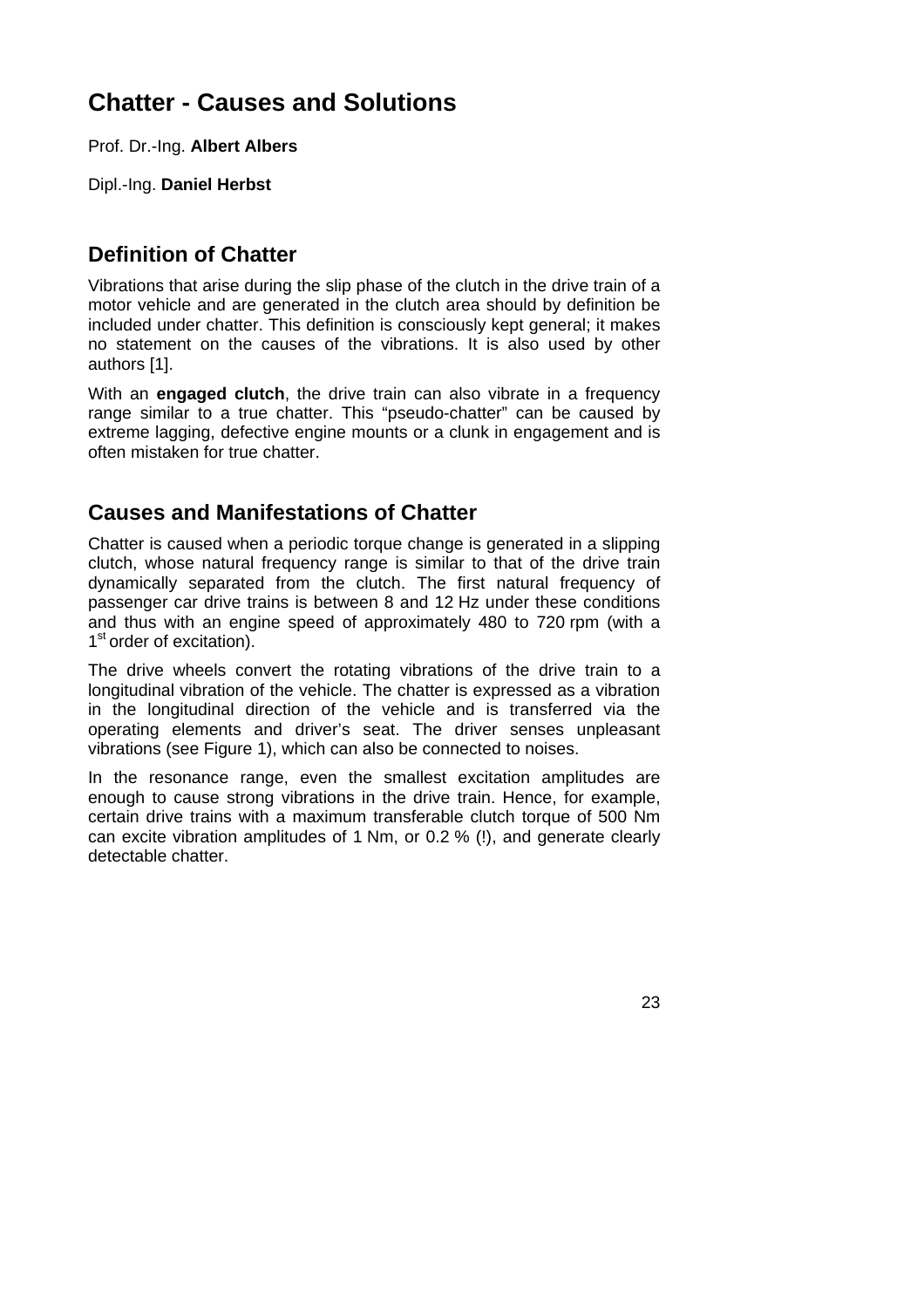

Figure 1: Causes and manifestations of chatter

### **Physical Causes of the Types of Chatter Vibrations**

There are two different types of chatter vibrations that can occur:

- **self-induced** chatters (friction vibrations)
- **pressure-induced** chatters

The **self-induced chatter** is caused by a friction coefficient change with regard to the slip speed. Figure 2 shows a pseudo-model of this: a body is pressed on the belt by its own weight. Friction arises between the body and the belt. When the belt is set in motion, it takes the body with it because of the static friction, and deflects the spring. Above a certain spring deflection, the body remains still because the spring load corresponds to the static friction. There is a relative motion between the body and the running belt. If the dynamic friction coefficient of the contact becomes less than the static friction, the friction load suddenly decreases and the spring draws the body back over the belt until there is adhesion once more and the body is drawn forward once again. The process begins again from the beginning - the body vibrates.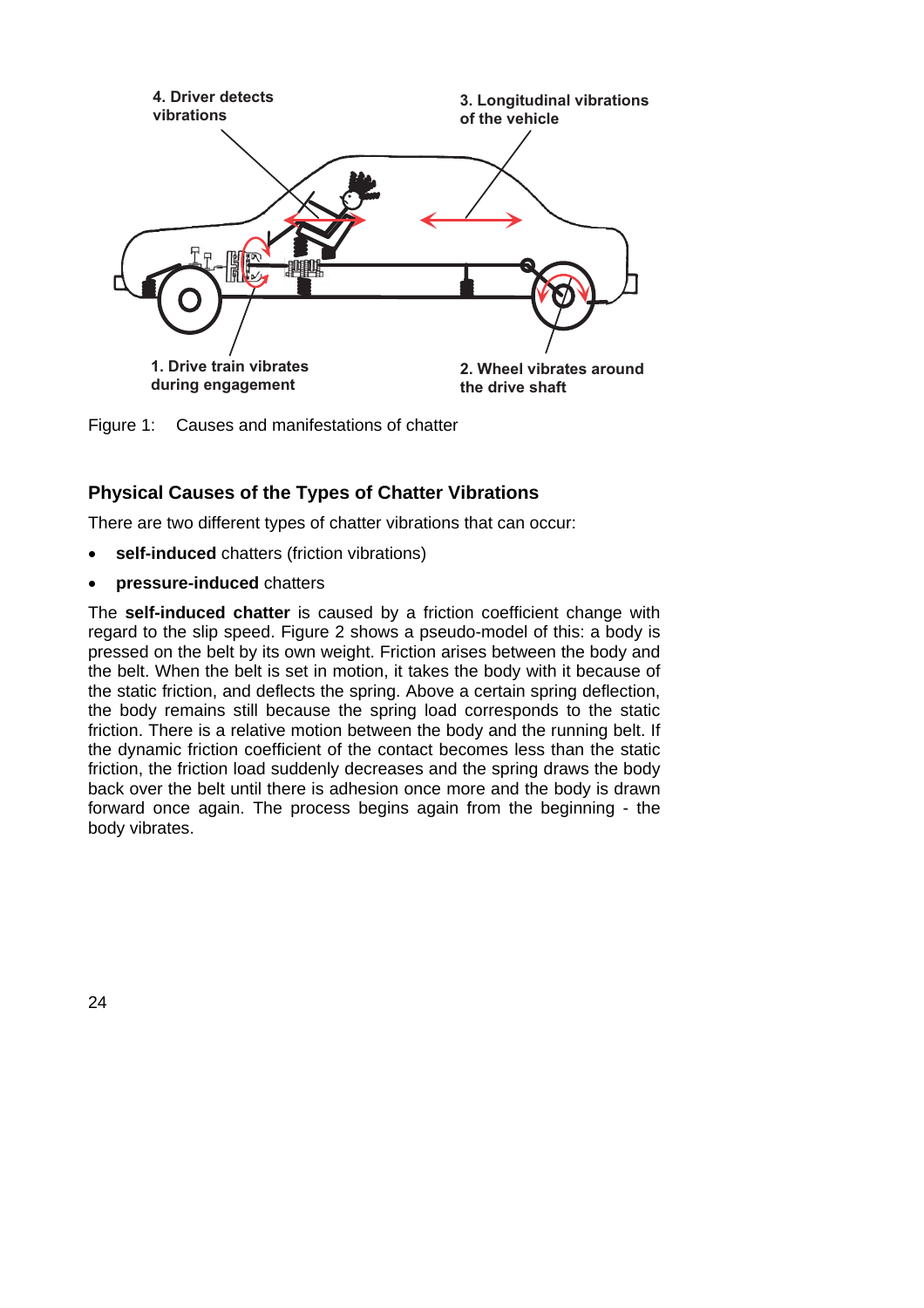

Figure 2: Pseudo-model for self-induced vibration

A vibration can thus only occur when the dynamic friction coefficient is lower than the static friction coefficient or the dynamic friction coefficient drops with increasing slip speed, because otherwise a stationary balance develops. If the dynamic friction coefficient decreases with increasing slip speed, the friction contact also acts as a stimulant, since the friction load - which counteracts the spring load - decreases when the slip begins and the body is accelerated more strongly via the spring load.

The characteristic size in this case represents the friction coefficient gradient. It is defined as the increase of the friction coefficient over the slip speed:

$$
\mu' = \frac{d\mu}{d\Delta v}
$$

There are three possibilities (see Figure 3):

- 1. The **friction coefficient decreases** with increasing slip speed: Energy is supplied to the system during connection, i.e., it is excited. This case was discussed.
- 2. The **friction coefficient is independent** of the slip speed: The friction contact behaves neutrally, the body immediately adopts a stationary state of balance.
- 3. The **friction coefficient increases** with increasing slip speed: The friction contact dampens because during back swinging, the slip speed and thus the friction load increases, which brakes the body. Energy is thus drawn from the system (at  $\mu_H$  >  $\mu_G$ ). The body adopts a stationary state of balance here as well.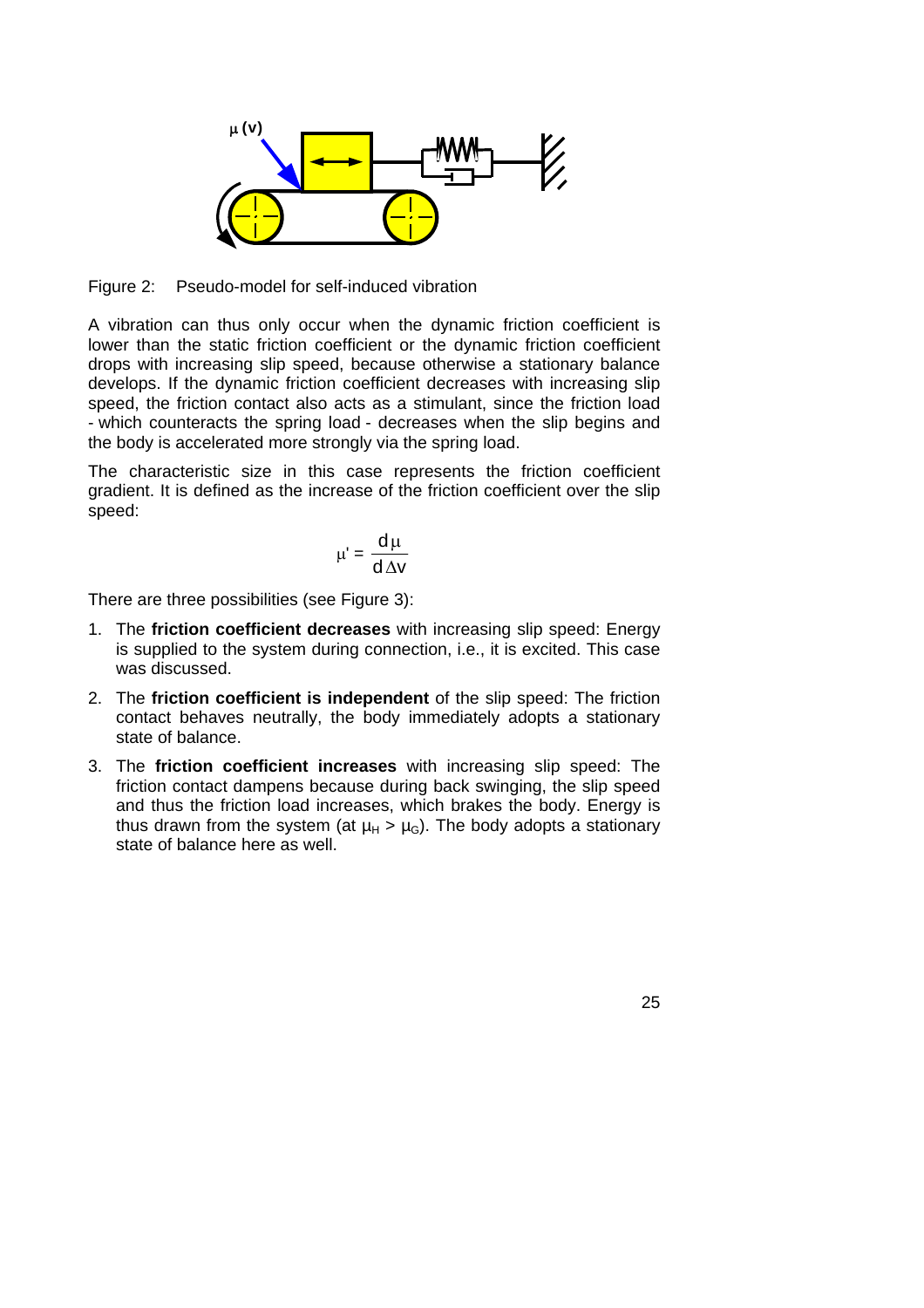

Figure 3: Principle friction coefficient curves

**Pressure-induced chatter** is the result of an outside impulse source with periodic excitation. The belt model can be useful here as well to understand the excitation mechanism (see Figure 4). A periodically changing normal force affects the body shown in the diagram. The current spring load also changes due to the changing friction load between body and belt and thus the equilibrium of the body on the belt. The body vibrates on the belt with the excitation frequency. If this frequency is the same as the natural frequency of the body-spring system, it results in resonance magnification and thus in large body vibration amplitudes. Naturally the pressure-induced chatter can also occur with neutral friction coefficient behavior, because it is excited by outside force modulation. The damping effect of the friction coefficient increasing with the slip speed naturally occurs again, because it counteracts an increase of the vibration amplitudes near the resonance.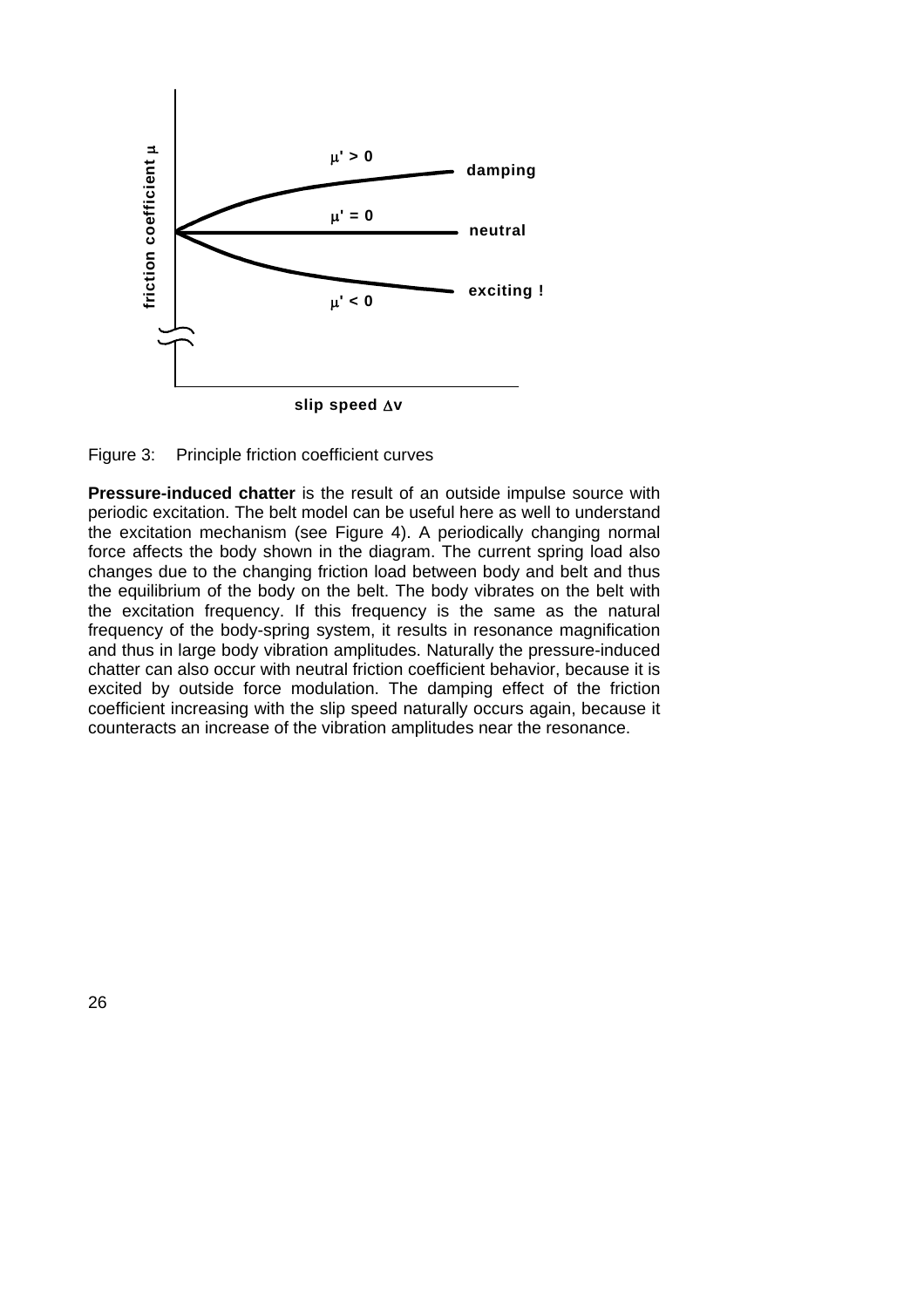

Figure 4: Pseudo-model for forced vibration

## **Chatter in the Vehicle**

### **Measurement and Evaluation of Chatter**

Occurrences of chatter in vehicles can be recorded through measurement and subjective evaluation.

With objective measurement, an acceleration sensor near the driver (e.g. on the seat rail) records the longitudinal vibrations of the vehicle. At the same time, the speeds of the transmission input and engine are measured. Figure 5 illustrates measurements of the longitudinal acceleration of the vehicle (upper diagram) and of the engine and transmission speed (lower diagram). The advantage of this process is that the measurement is independent of driver sensation.

However, a subjective rating of the chatter by an experienced driver using an evaluation system is indispensable. The driver can rate the vehicle from 1 to 10, for example, whereby a 10 is an absolutely chatter-free vehicle. This subjective evaluation has the advantage that it reflects the driver's sensation of the vibration and noise. Only this subjective sensation is relevant to the customer. Because of the overall increasing demands for comfort and the great improvements in the area of vehicle noise and vibration behavior (NVH) in recent years, the chatter assessment becomes more and more critical. The evaluation scale has changed. Naturally the limited selectivity and the dependence on individual evaluators must be taken into consideration with subjective evaluation. Statements must therefore be supported with basic statistical research. Correlation of acceleration measurements and subjective evaluation is possible by approximation. The **vehicle-independent**, objectively comparable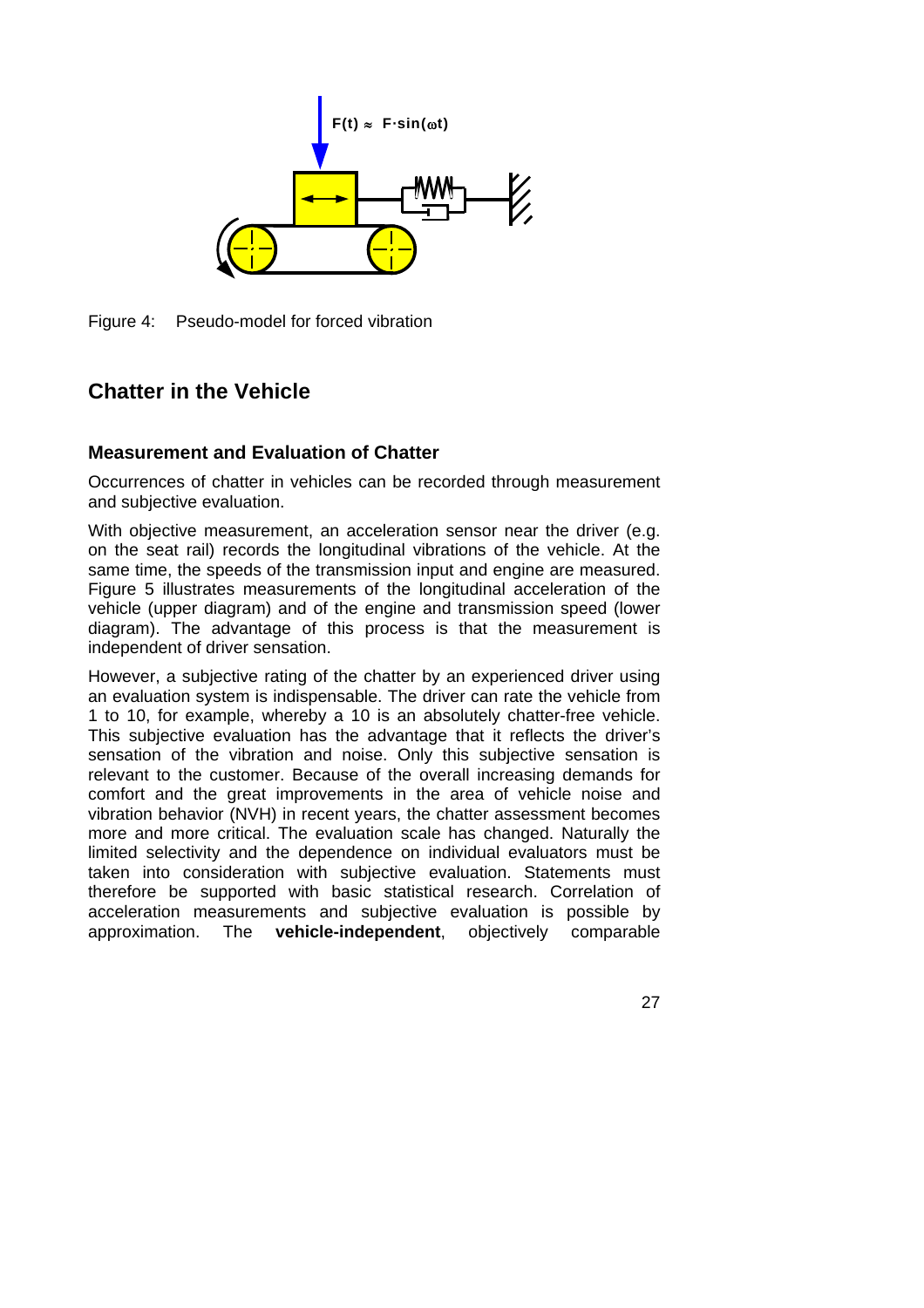measurement of chatter vibrations with actual correlation to the subjective sensation, however, has not been fully solved thus far.



Figure 5: Forward vehicle acceleration (above), engine and transmission speed (below)

### **Developing Models**

A vehicle's drive train can be represented by a torsional vibration chain consisting of rotating mass and couplings (springs, dampers and friction contacts). A pseudo-model, suitable for simulation, can be generated from six rotating masses (see Figure 6).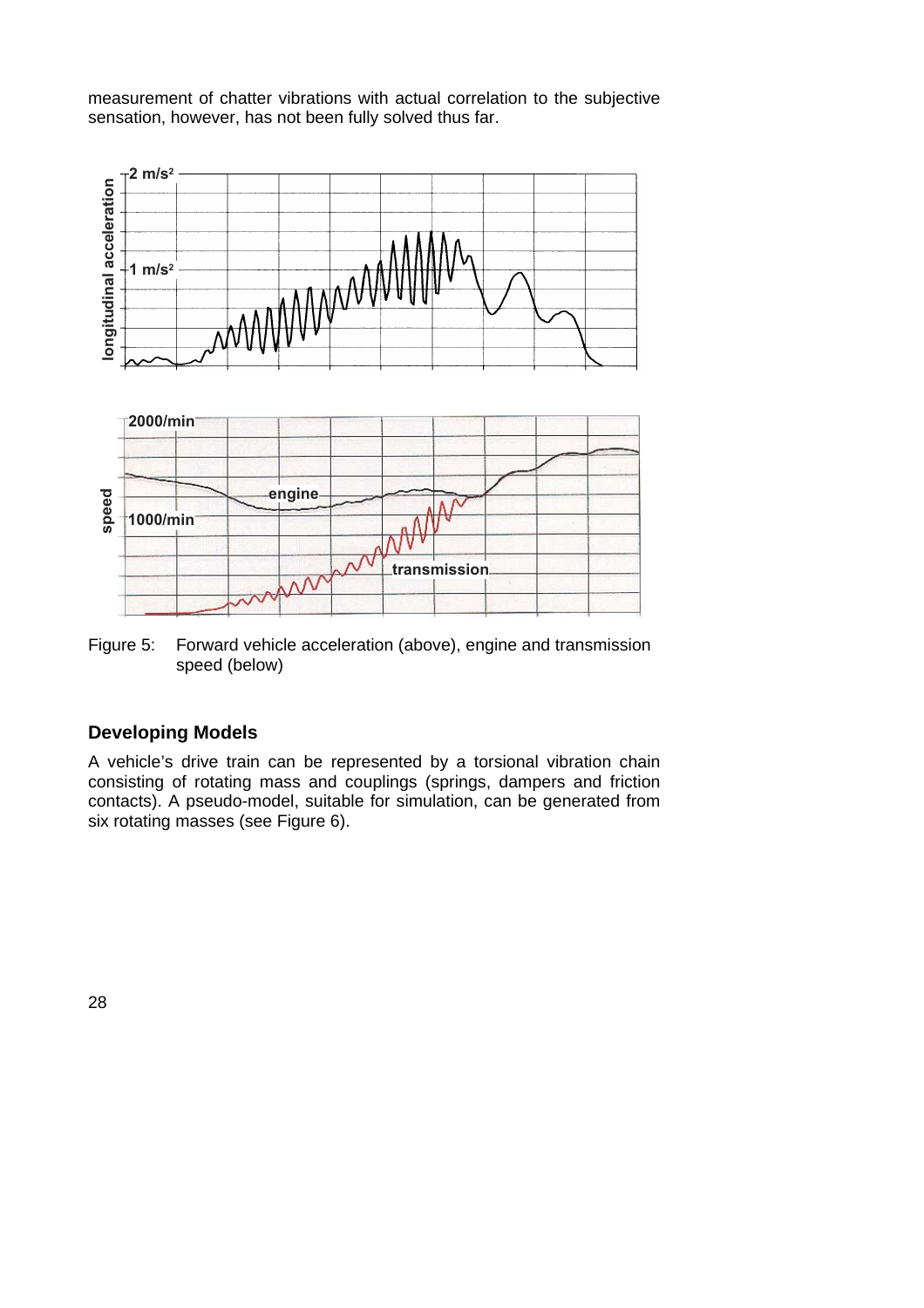The important influencing variables are:

- engine (axial crankshaft vibrations)
- clutch with actuation,damping in the drive train
- overall transmission elements between the drive train and vehicle (tires, wheel suspension, etc.)
- vehicle layout (as inert mass)
- transfer from the vehicle to the driver (seat, etc.)



Figure 6: Six-mass model

The simulations represented in the following paragraphs were carried out with the program "TORS" [3], which was developed by LuK. In this program, rotating masses are connected with coupling elements, like springs, dampers and Coulomb friction. The simulation models reflect the chattertriggering excitation mechanisms in the clutch area, and reproduce the suspension and damping qualities, as well as the natural frequencies of the drive train. This allows detailed parameter variations of the clutch and drive train. Individual parameters can be purposefully modulated without additional disruptive influences. The good correspondence between simulation and measurement data is shown in Figure 9 and Figure 10.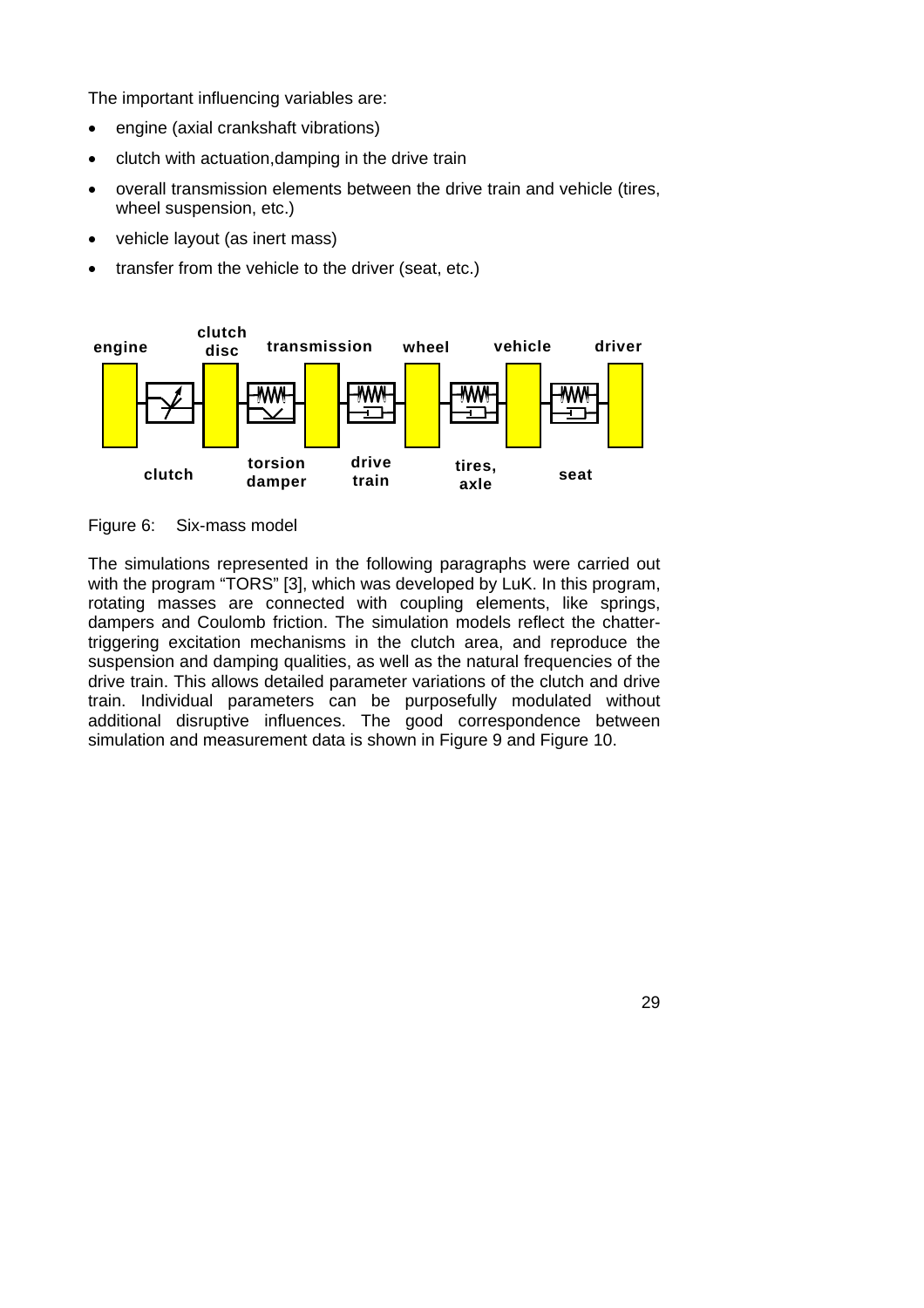#### **Self-Induced Chatter (Facing Coefficient Gradient Chatter)**

As explained above, self-induced vibrations occur when the friction coefficient decreases while engaging during the slip phase with increasing slip speed in the friction contact. The friction coefficient is thus negative.

The friction coefficient gradients of today's facings lie between  $\mu' = 0$  s/m and  $\mu' = -0.015$  s/m. Figure 7 illustrates real friction coefficient curves of clutch facings. It becomes clear that the friction coefficient gradients that are discussed and relevant here are very low and may in no way be evaluated with the excessive increases often used in principle representations (see Figure 3).

With some newly developed facings, positive gradients have already been achieved. In practice, however, the "chatter-sensitive" facings with certain operating conditions also have a decreasing friction coefficient and thus have the potential for excitation. On the other hand, there is no dampingfree drive train. For this reason, there is always a certain remaining damping, so that a facing with only a slightly decreasing friction coefficient can lead to an overall chatter-free vehicle. For vehicles built at this time with drive train damping, a slightly negative friction coefficient gradient of  $\mu$  = -0.002 s/m is not critical (see Figure 7). If the friction coefficient increases strongly in the relevant slip speed range, damping occurs that can even eradicate the pressure-induced chatter. For this reason, a strongly positive friction coefficient gradient is the goal.

But even in such cases, the relationship can suddenly reverse itself when oil, grease or water enter the friction contact. The effect of moisture can be explained as follows: at high slip speeds, more heat is generated in the friction contact. Steam bubbles form, which allow the friction surfaces to float. Thus the friction coefficient is reduced. Rust-protection coating with sodium nitrite that was used formerly, prevents sticking, but is hygroscopic. Particularly after long periods of inoperation in humid weather, strong chatter can sometimes occur, because the water of crystalization is suddenly freed. After a few drives, the water evaporates and the chatter disappears again. Because the sodium nitrite is only used on the surfaces, this effect no longer occurs on facings that have been used longer. It may be surmised that a similar effect could occur with oil or grease contamination as with water.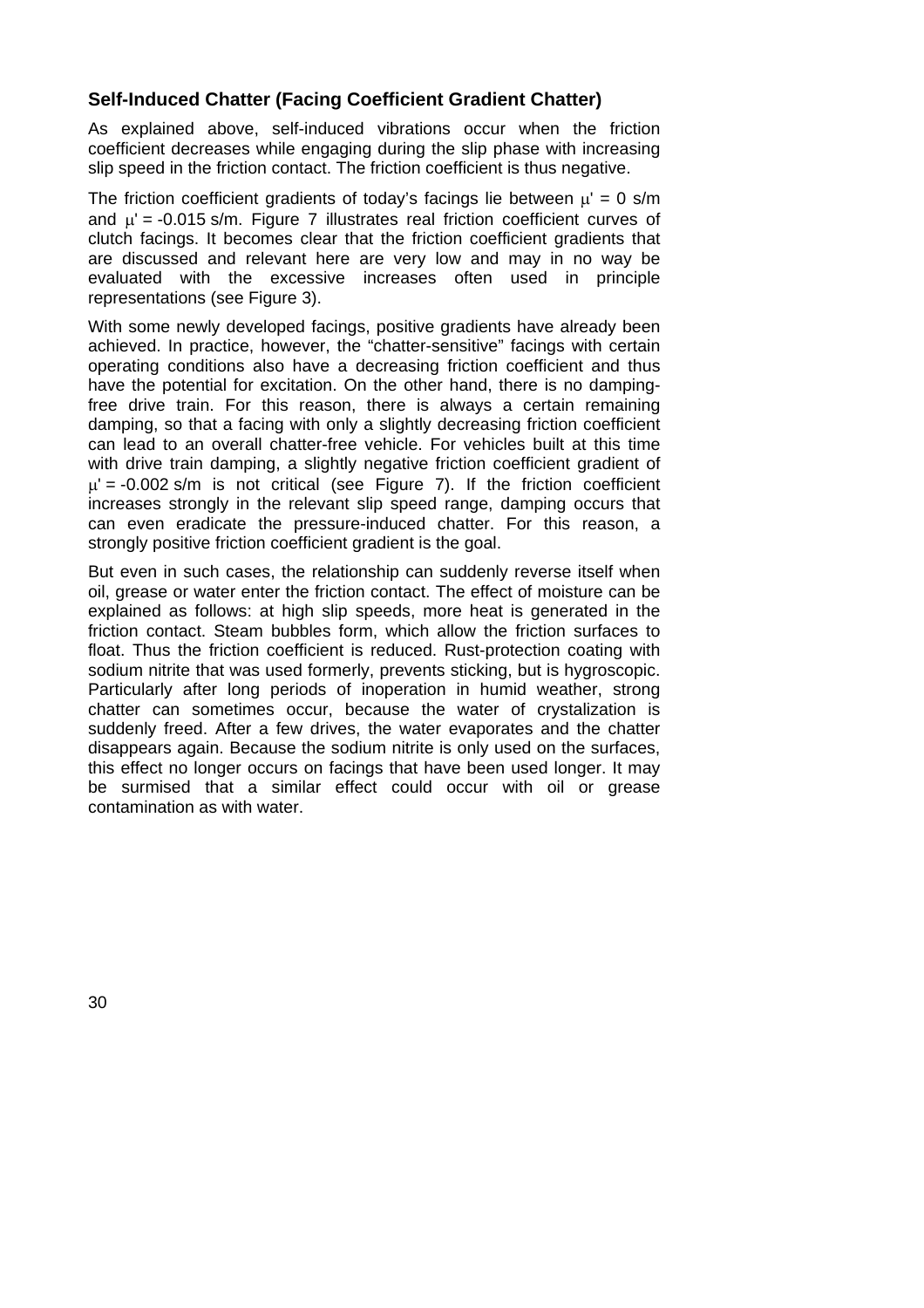

Figure 7: Friction coefficient curves



Figure 8: Friction coefficient gradients for different facings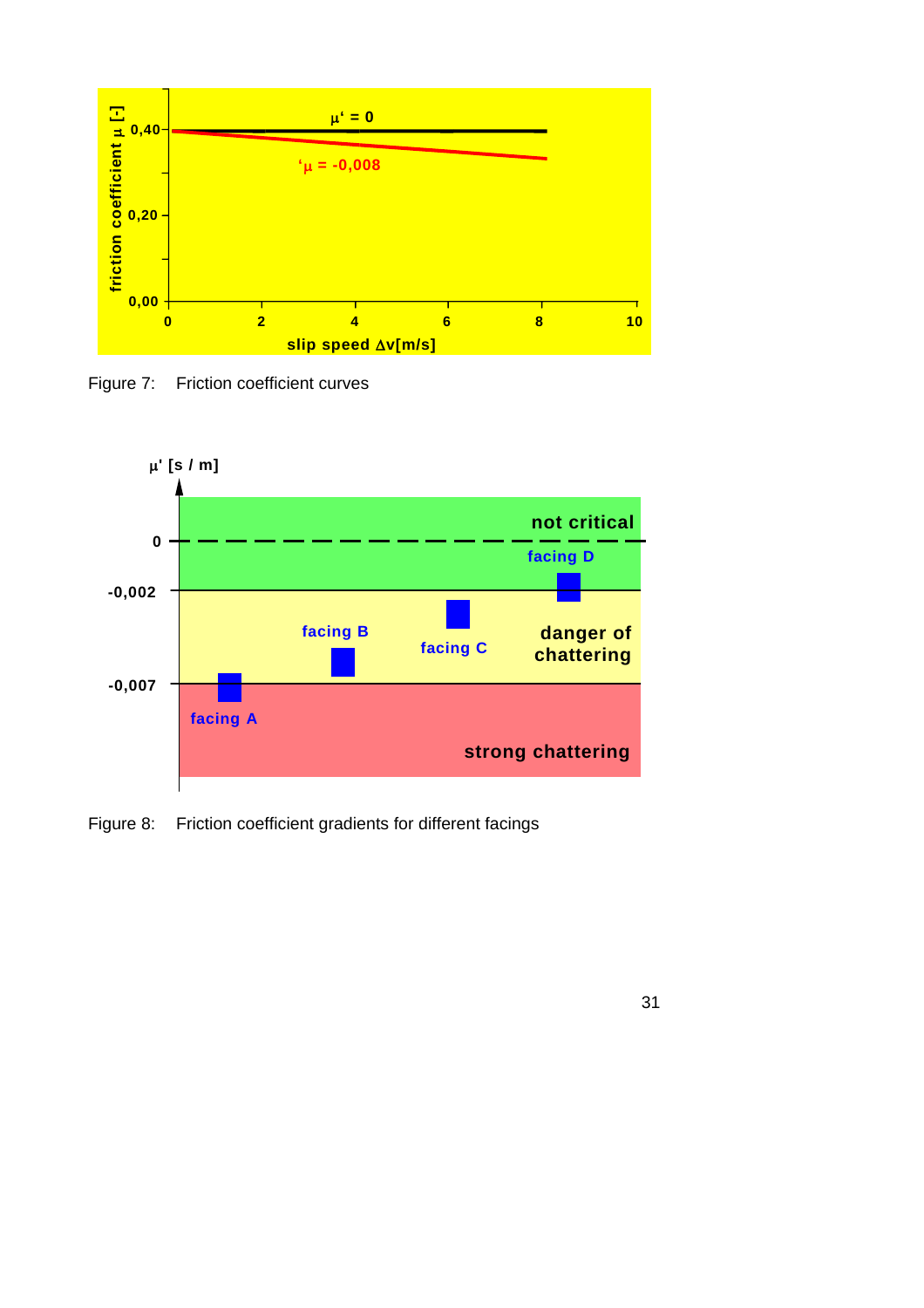

Figure 9: Facing chatter (simulation)



Figure 10: Facing chatter (measurement data)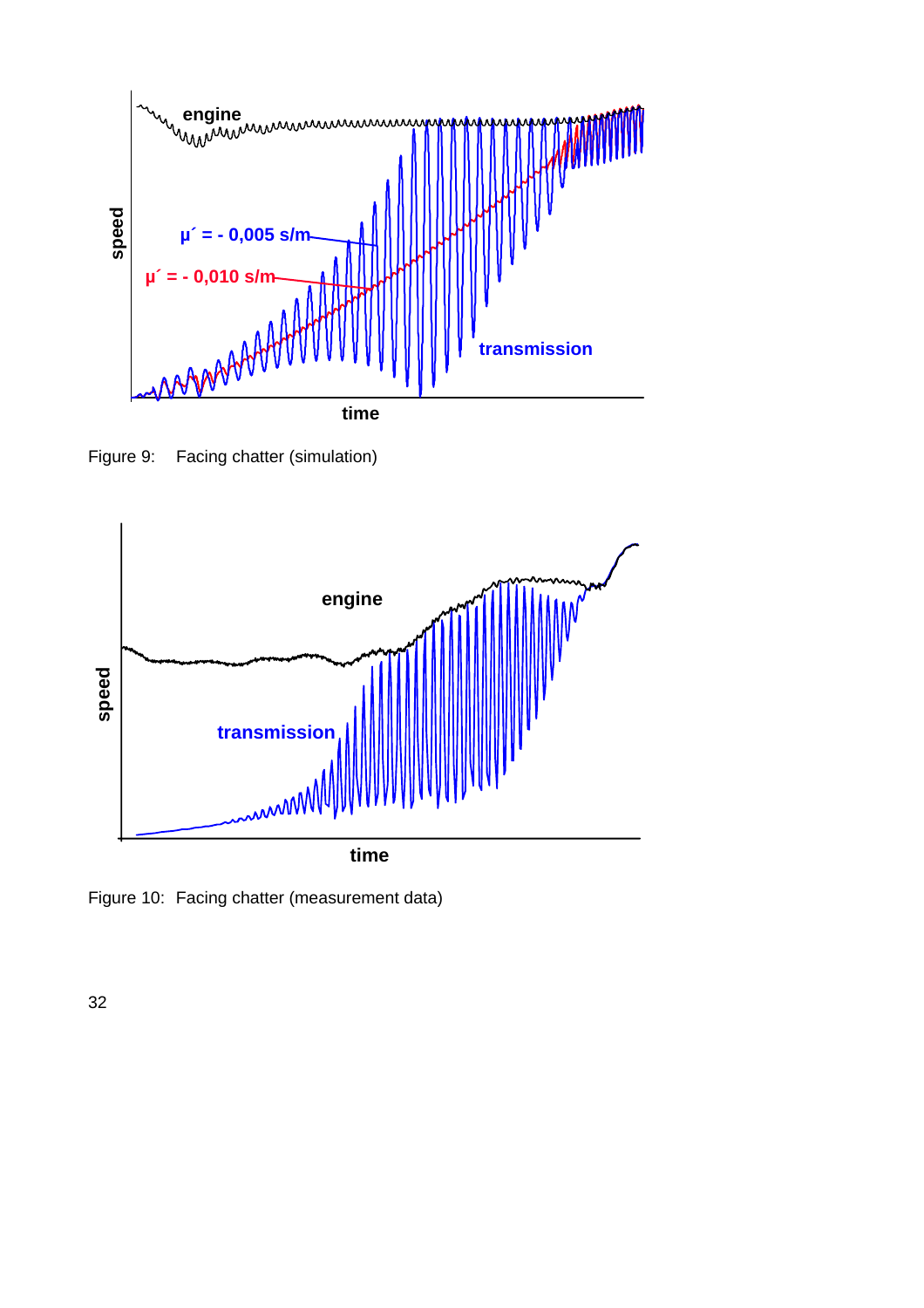Figure 9 shows the simulated torsional vibrations on the transmission input at friction coefficients of  $\mu' = -0.010$  s/m and at  $\mu' = -0.005$  s/m. With a more sharply decreasing friction coefficient, it is apparent that the amplitude surges further, until it is limited by the engine speed. At friction coefficient gradients of  $\mu' = -0.005$  s/m, the drive train damping and facing excitation maintain near equilibrium. In comparison, the nearly identical measurement data shown in Figure 10 represent a chatter vibration induced by the friction coefficient.

#### **Pressure-Induced Chatter**

Variations in components and crankshaft axial vibrations lead to periodic clamp load fluctuations and thus to periodic torque fluctuations. The results are pressure-induced vibrations.

In order to generate a pressure-induced excitation, at least two deviations must exist.

This can be explained with a simple model (see Figure 11). A component deviation - here represented as a lifting of the pressure plate – which rotates with the drive speed  $n_1$  and slips on the drive-side clutch disc with a relative speed (see "above", "below" in Figure 11), still does not cause a clamp load change. If a second deviation is introduced - represented as angular displacement - the clamp load fluctuates during the slip phase according to the position of the pressure plate relative to the drive-side clutch disc. The output speed  $n<sub>2</sub>$  is thus irregular.

The **engine speed-dependent chatter** can be caused by axial crankshaft vibrations or the out of perpendicular of the diaphragm spring **and** skewed release of the clutch via the release system (see Figure 12). The frequency of the pressure-excitation is derived from the absolute engine speed.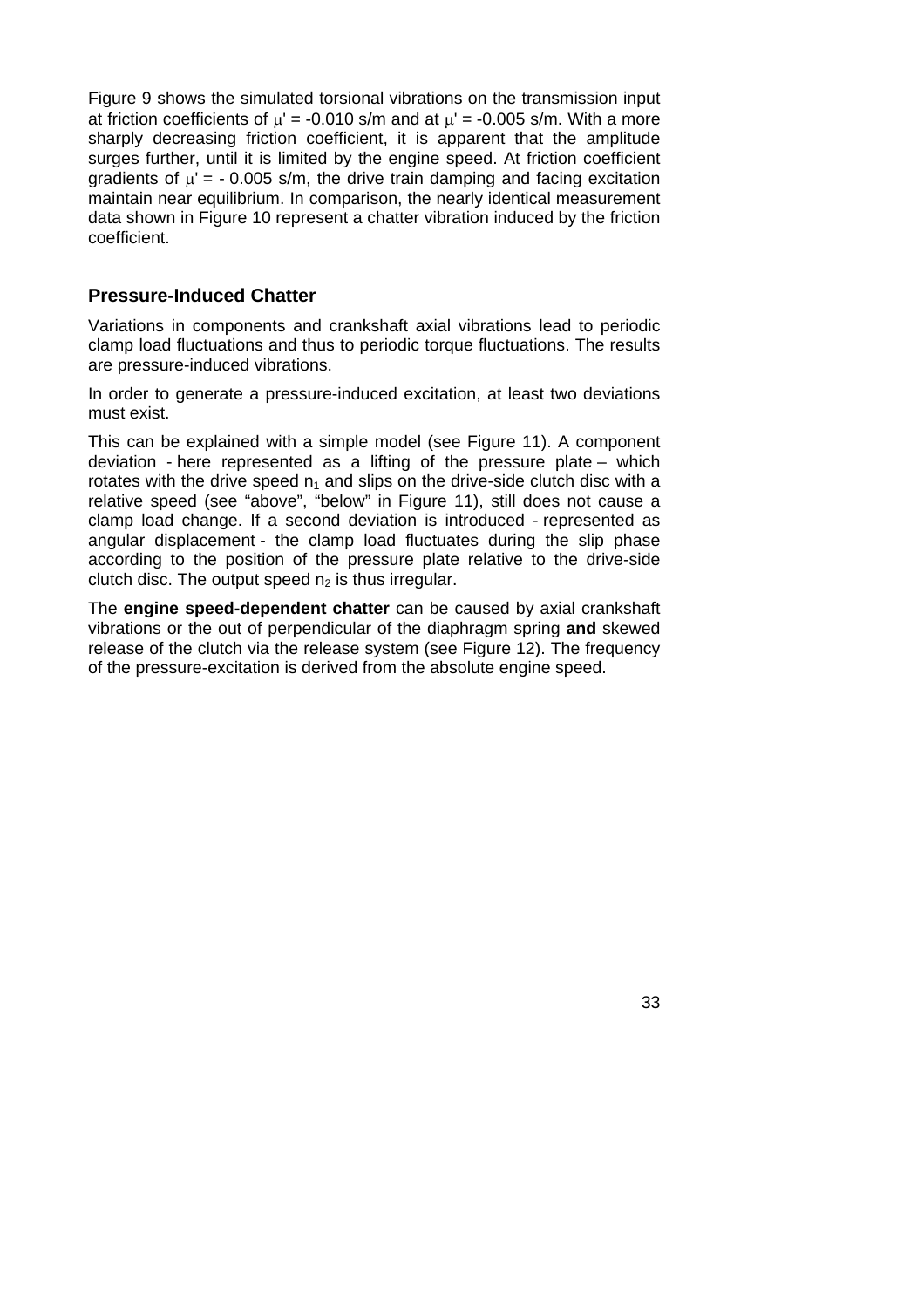

Figure 11**:** Model observation for pressure-induced chatter

For each combination of the different geometric disruptions

- **absolute (engine) speed-dependent**
- **speed differential dependent**
- **transmission speed-dependent**

chatter can be induced.

A release bearing travel of  $\Delta s = 0.01$  mm at a maximum transferable clutch torque of  $M_{\text{max}} = 500$  Nm leads to a torque change of approximately 1 Nm (see Figure 13). A deviation of the pressure plate travel has an even stronger effect (see Figure 14). The chatter excitation increases with the same geometric disturbance with the transferable torque. More powerful motorized vehicles also usually have more danger of chatter.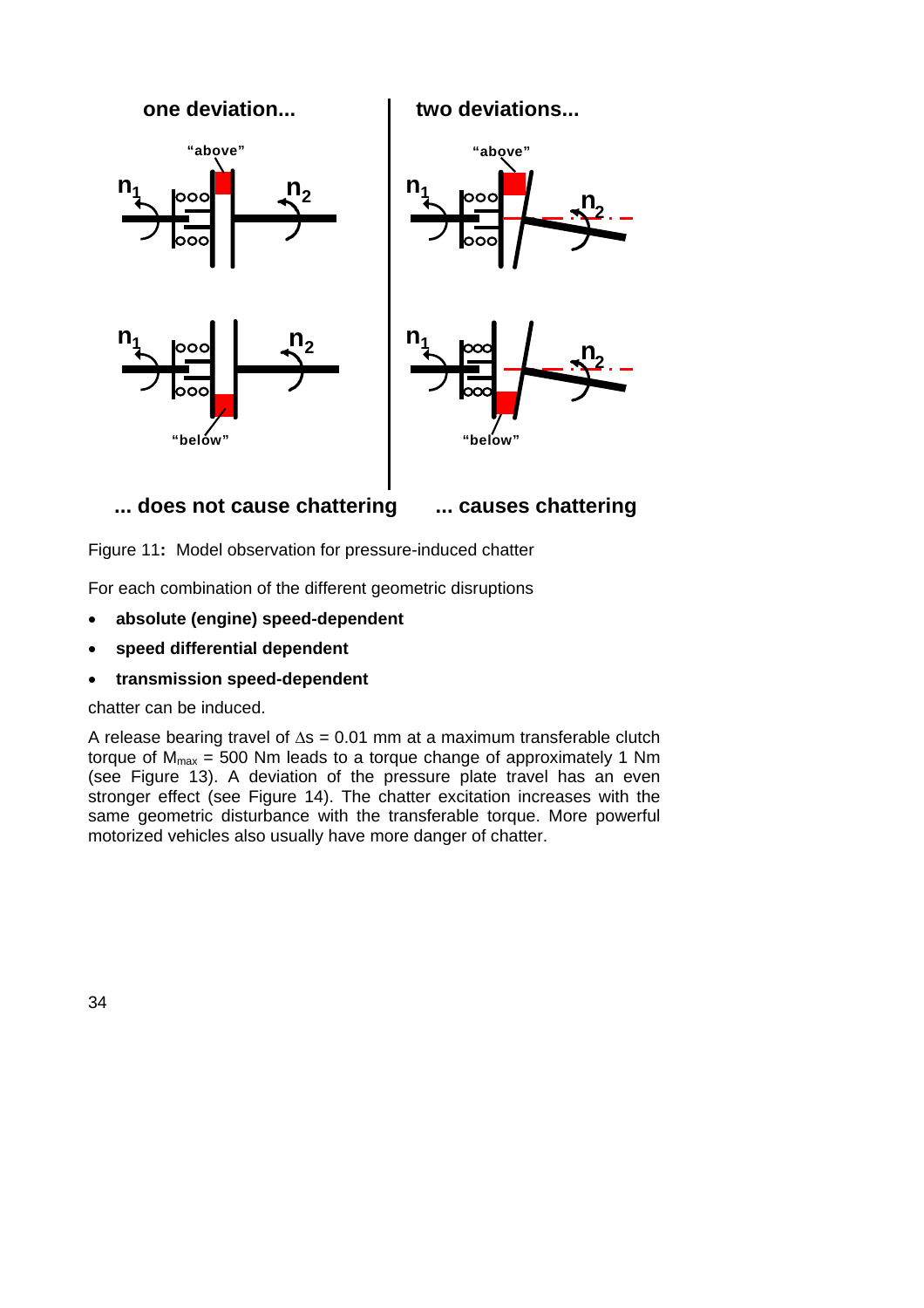Engine speed-dependent chatter can occur during the entire drive-off (see Figure 15).



Figure 12: Geometric disturbances in the clutch system with actuation:

- Axial vibrations of the pressure plate (yellow)
- periodic finger movement of the diaphragm spring (blue)
- support on the release bearing (green)
- skewed lift-off of the pressure plate (yellow)
- skewed lift-off of the clutch disc (red)
- positive deviation of the drive shafts

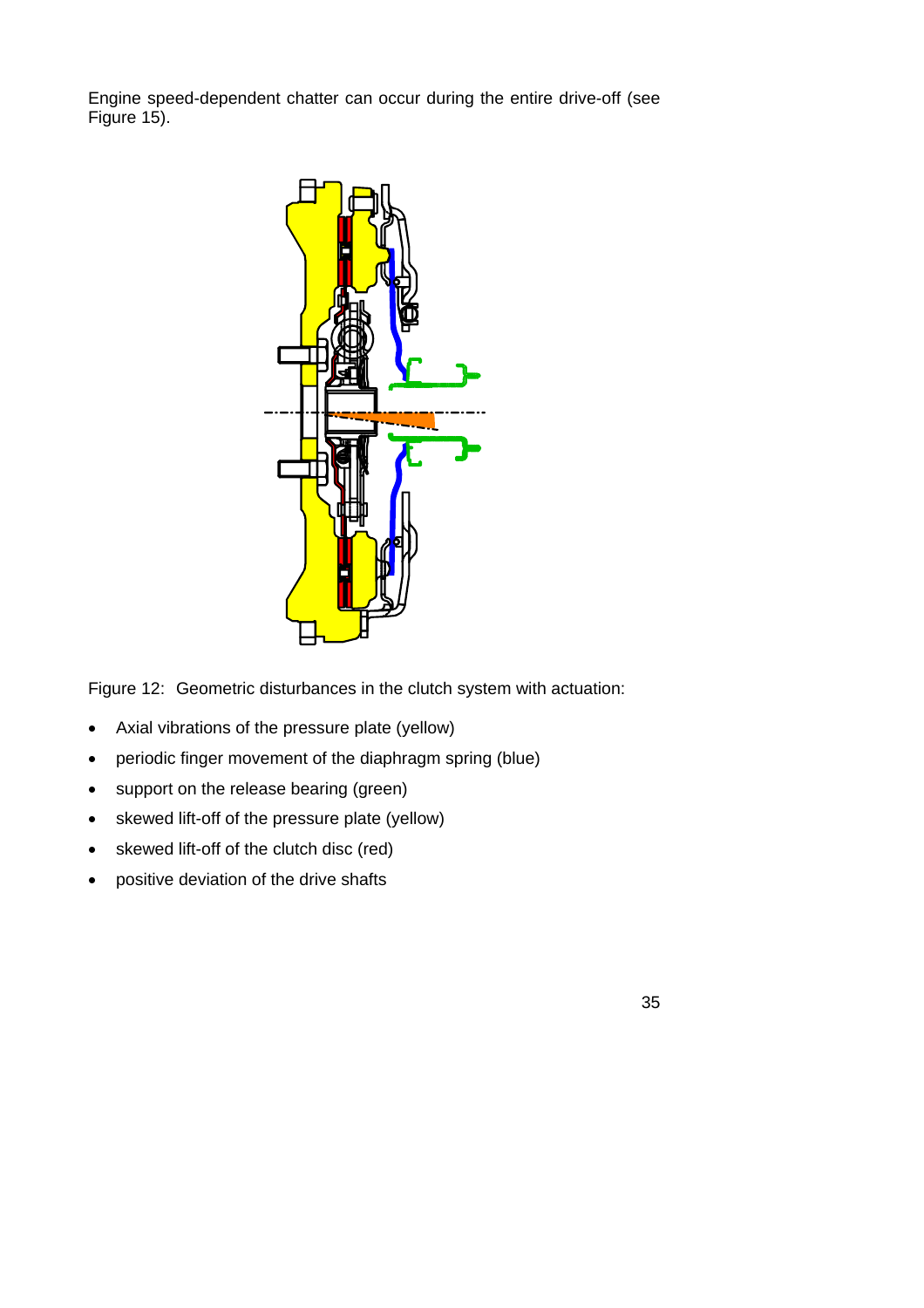

Figure 13: Clutch torque / release bearing travel dependence



Figure 14: Clutch torque / pressure plate travel dependence

**Chatter dependent on the speed differential** is elicited by deviation in parallelism on the clutch pressure plate, deviations in the clutch disc and angular displacement between the crankshaft and transmission input shaft (see Figure 12). It only leads to chatter during engagement when the speed differential between the clutch disc and pressure plate is within the resonance range (see Figure 16).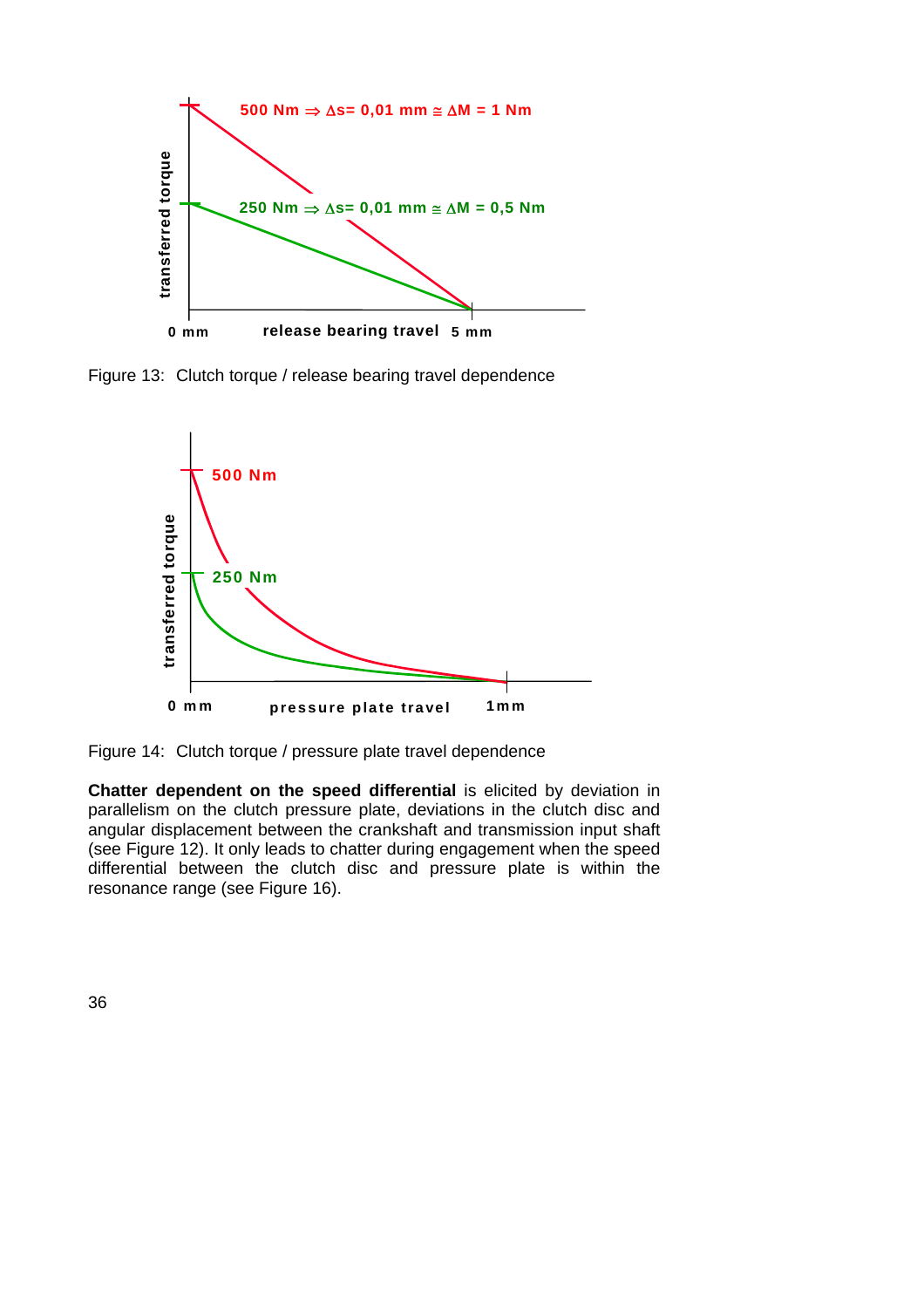**Chatter dependent on transmission speed** only occurs with deviations dependent on both engine and speed differential. It represents the most harmless of all three pressure-induced forms of chatter, because the resonance range is only completed with very low speed difference, shortly before the clutch closes (see Figure 17).

The deviations normally move within the (sometimes very narrow) determined tolerance ranges in a static distribution and have mutual influences.

The pressure-induced chatter is thus to be seen above all as a static problem, as two possible extreme cases should make clear:

- All components deviate only slightly from the ideal values. The effects of the deviations, however, happen to build up and generate a strong chatter.
- Some deviations are on the tolerance border. The effects, however, happen to increase, and no chatter is generated.



Figure 15: Chatter dependent on engine speed (measurement data)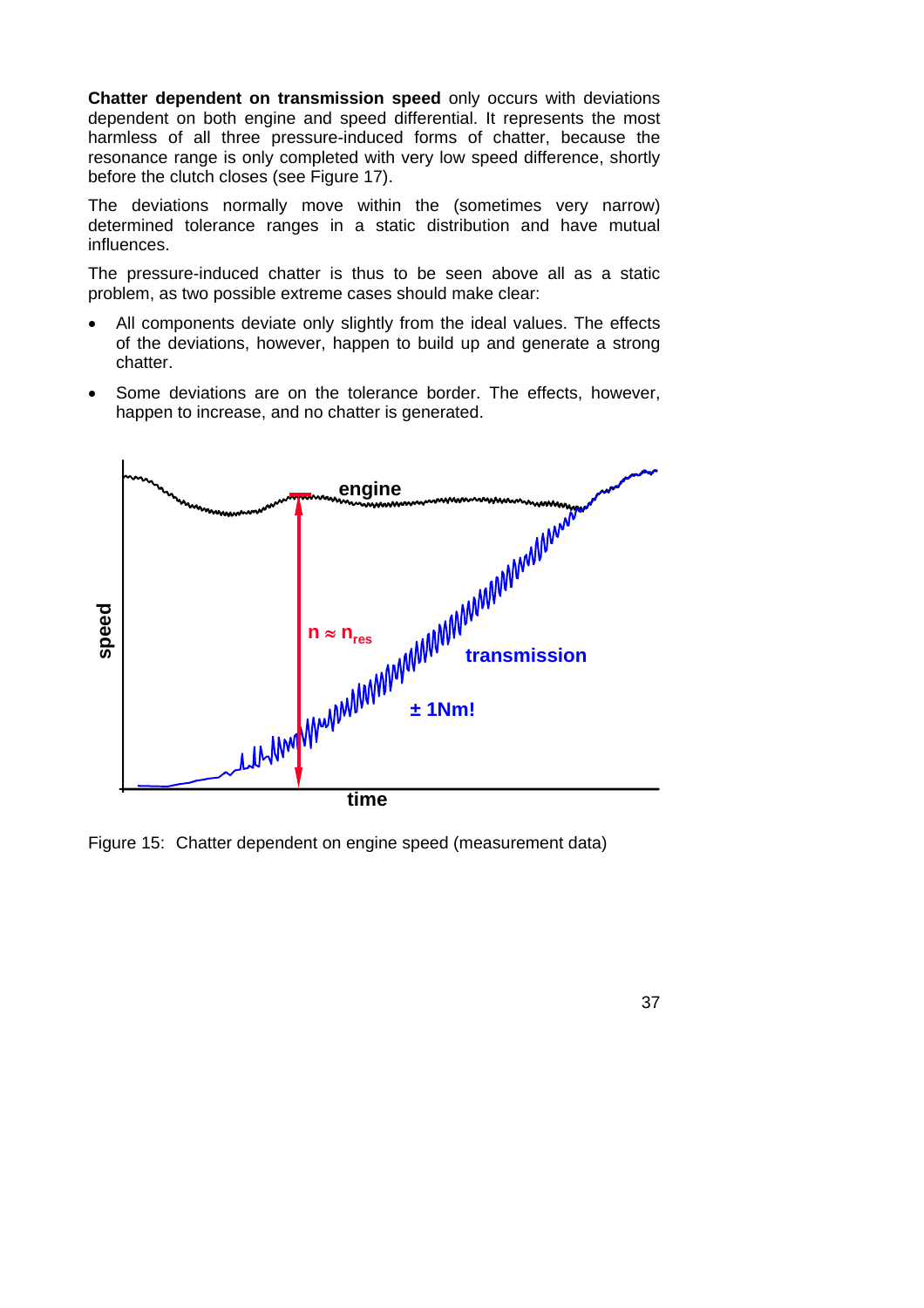

Figure 16: Chatter dependent on slip speed (measurement data)



Figure 17: Chatter dependent on transmission speed (simulation)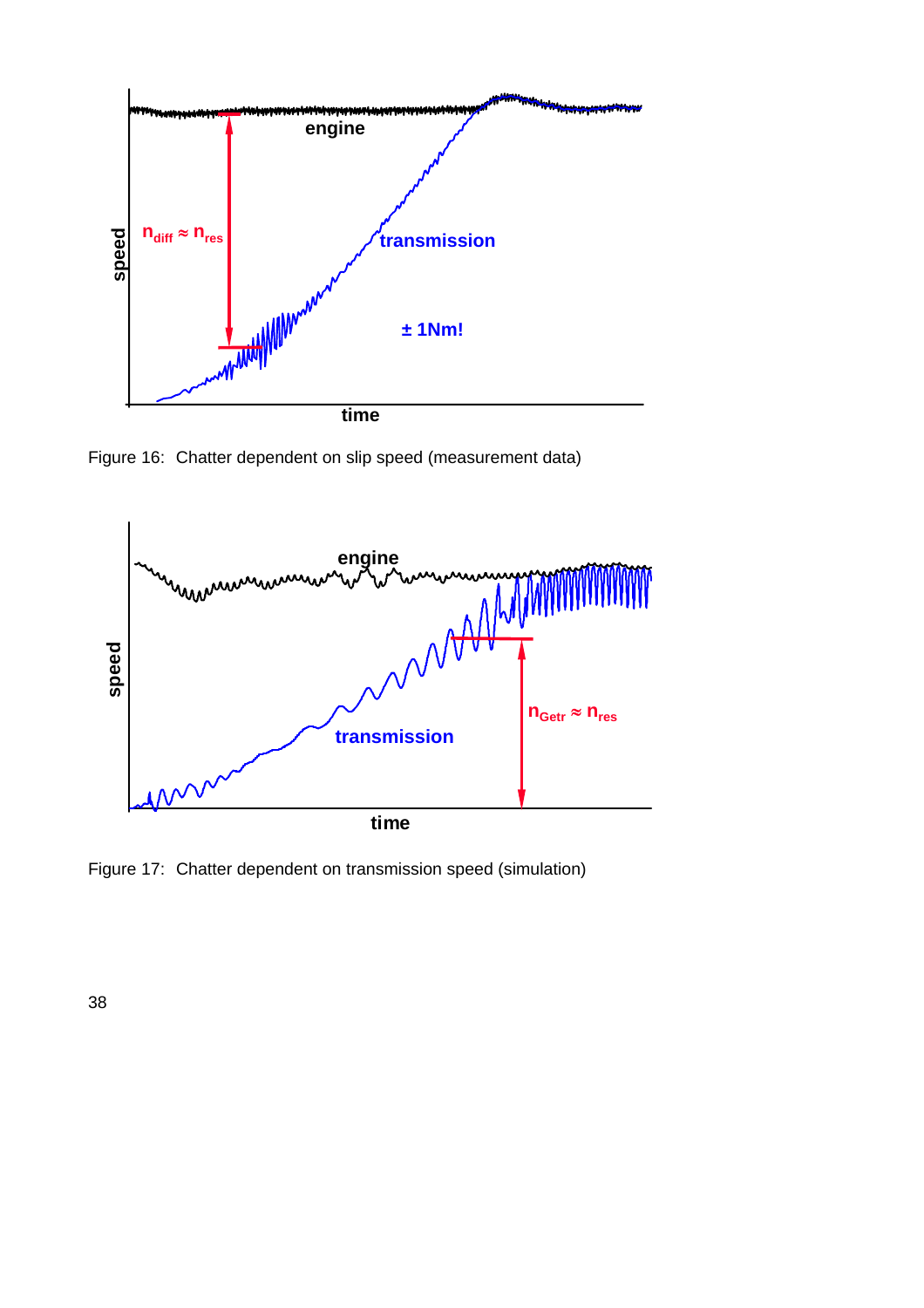#### **Influence of the Drive Train Damping**

High damping in the drive train reduces the chatter amplitudes with pressure-induced chatter. In the case of facing chatter, high drive train damping can eliminate chatter almost completely (see Figure 18), if the damping value outweighs the excitation from the facing. The drive train damping of recent vehicles is between 0.05 and 0.10 Nms. It is, however, based largely on friction (transmission, bearings, seals, etc.) in the overall drive train. Because of this, however, the friction losses are also higher. Since the general trend in vehicle design is toward increasing efficiency and lowering fuel consumption, the damping in the drive train decreases more and more and the chatter sensitivity increases. As an example, Figure 19 illustrates the chatter ratings of two higher-class vehicles of the same type, but of different model years, whose **system chatter excitation was the same**. The clear deterioration of the chatter rating and the measured longitudinal vibration with the same chatter excitation shows the increasing chatter sensitivity.

This connection should be considered in the specification for new vehicle models. In particular, the best solution must be found in early overall observations of the vehicle and its drive train, because a general optimization of the clutch does not lead to a technical and economically defensible result.



Figure 18: Consequences of different drive train damping based on the example of the facing chatter with  $\mu' = -0.010$  s/m (simulation)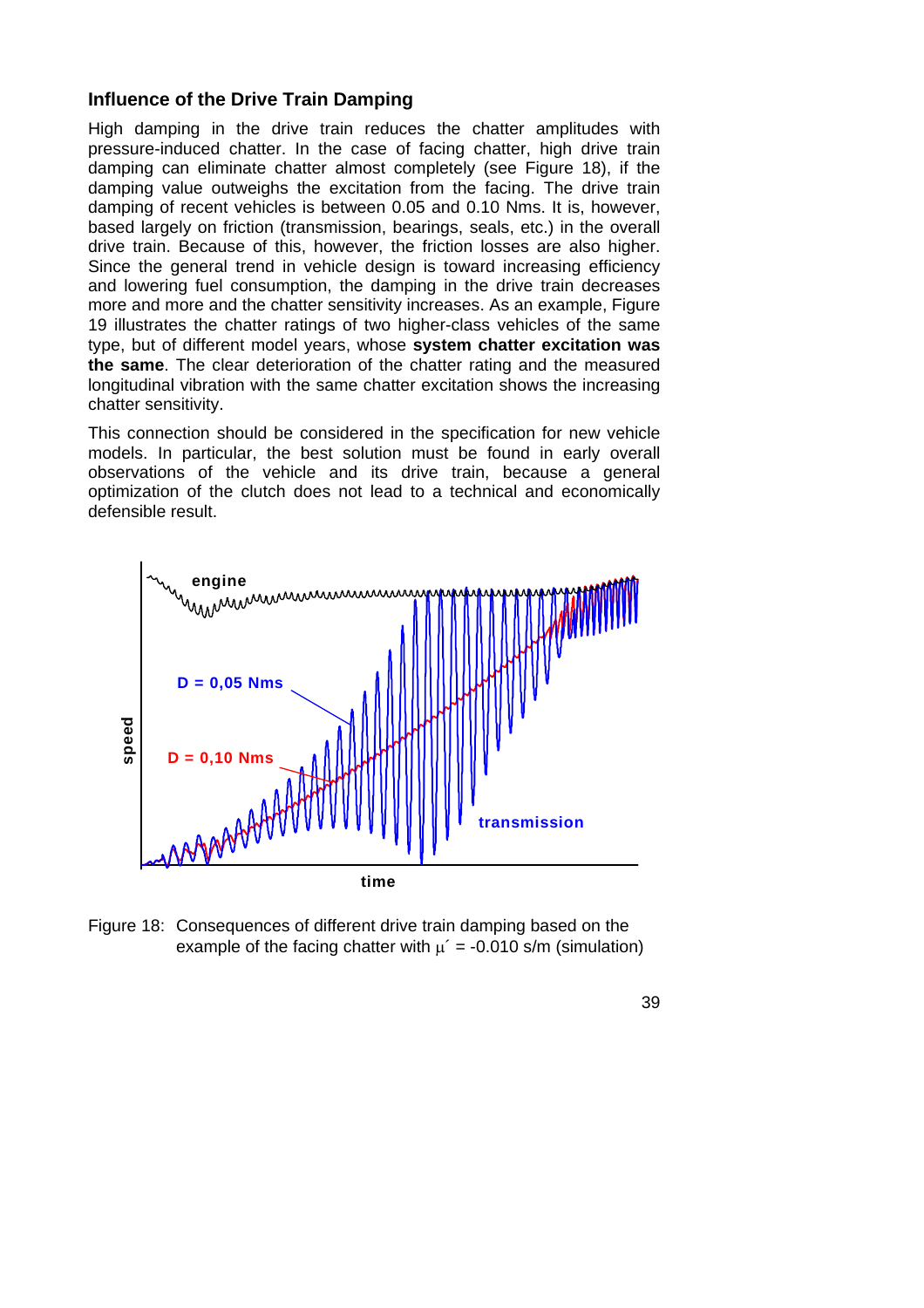

Figure 19: Comparison of old and new models of the same type

## **Transfer of Vibrations to the Body**

The vibrations of the drive train are transferred to the vehicle body. Transfer elements are in order of the flow of force (see Figure 20):

- engine mounts
- transmission bearings
- drive shaft bearings
- tires
- axle suspensions

In several measurements, the transfer relationship between the drive train and the layout of different vehicles was determined. Apparently the transfer function is dependent on the vehicle weight. Otherwise, it is influenced by the elements named above, which are usually made of rubber compounds. The transfer function is thus non-linear.

Defective bearings (mainly engine mounts and drive shaft bearings) substantially increase the tendency toward chatter.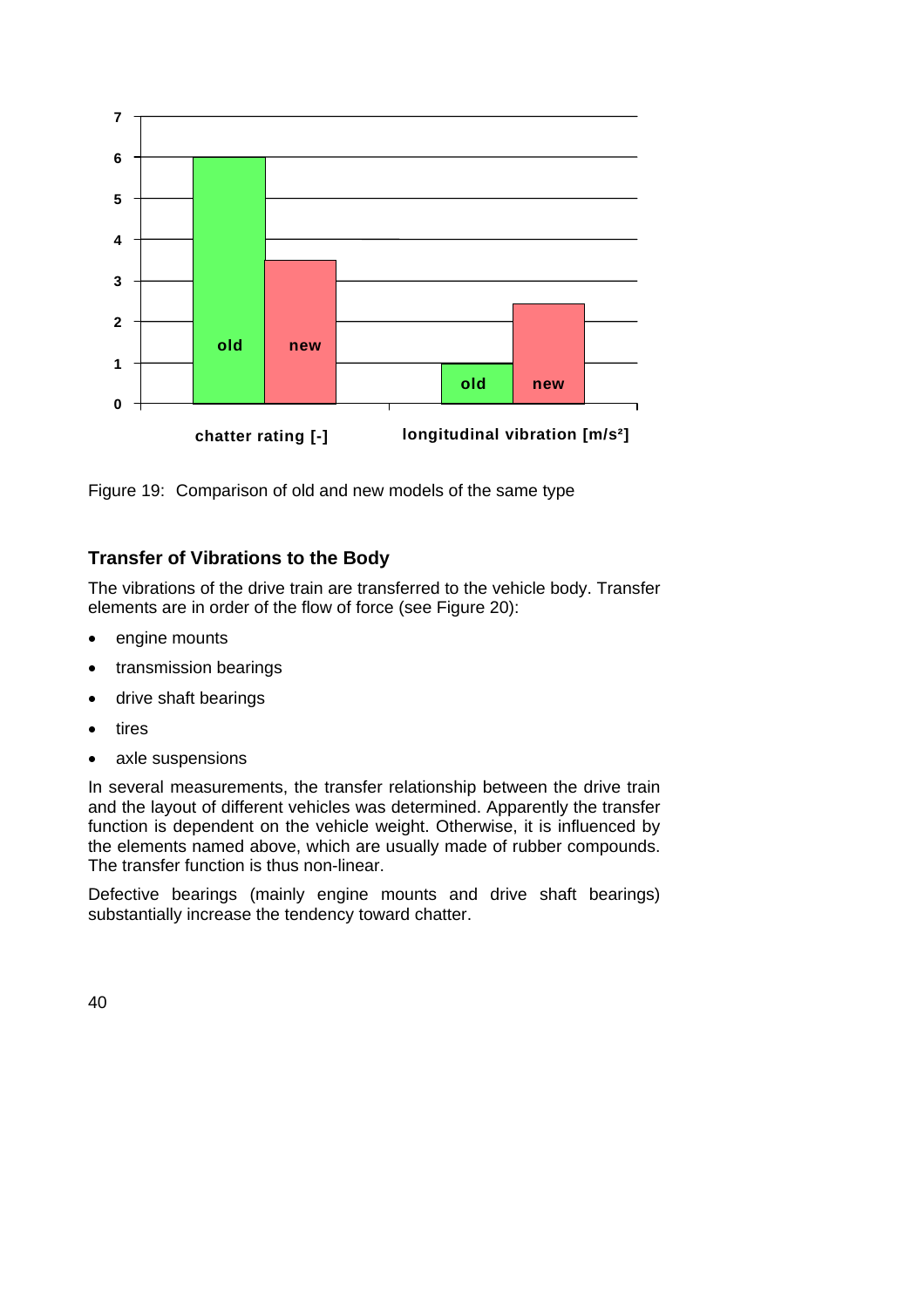With tires (see Figure 21), contact with the roadway comes into play as another important factor (tire contact surface). The torsional and longitudinal vibration dynamics of the drive train has often not been considered enough thus far. There is still research potential here for the near future. Research projects at the Institute for Machine and Vehicle Design are being conducted about the problem.

Finally, it should be mentioned that even the vehicle seats have a large influence through higher or lower damping characteristics and thus influence the subjective sensation.

The complete cataloging of the chatters and their effects on the driver can only succeed through further improvement in the simulation models and through observation of the "human" transfer function.



Figure 20: Transfer elements between drive train and vehicle body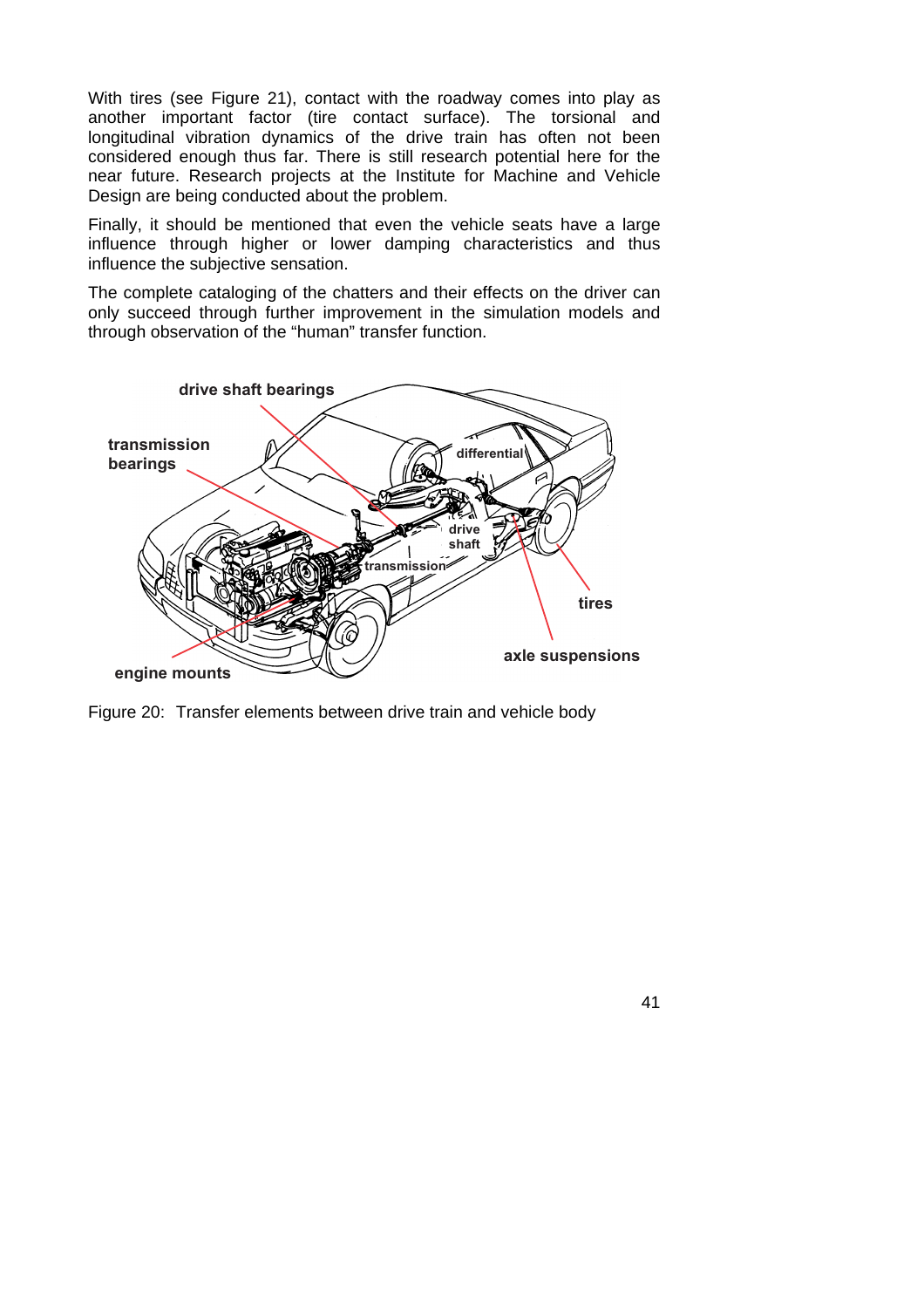

Figure 21: Transfers to the tires

## **Countermeasures and their Limits**

### **Friction Coefficient**

A friction facing with an increasing friction coefficient curve over the slip speed has damping characteristics. Mass-produced friction facings, however, exhibit no such behavior over the entire temperature range.

If the friction coefficient gradient in the relevant slip speed range exhibits a clearly increasing positive curve, chatter can be completely avoided. If such a friction facing is successfully developed, the pressure-induced vibrations could also be reduced. No more detectable chatters would occur.

The development of dry-running friction facings with limited positive friction coefficient gradients should therefore be advanced. For this to occur, an exact physical and chemical understanding of the friction pairing in the clutch is necessary.

## **Further Restriction of the Production Tolerances**

With a further restriction of the production tolerances, only the vibrations caused by geometric component deviations decrease. This method makes the production process more expensive because multiple tolerances that influence the chatter must be considerably reduced in order to obtain the desired result. These measures can only lessen the chatter but not prevent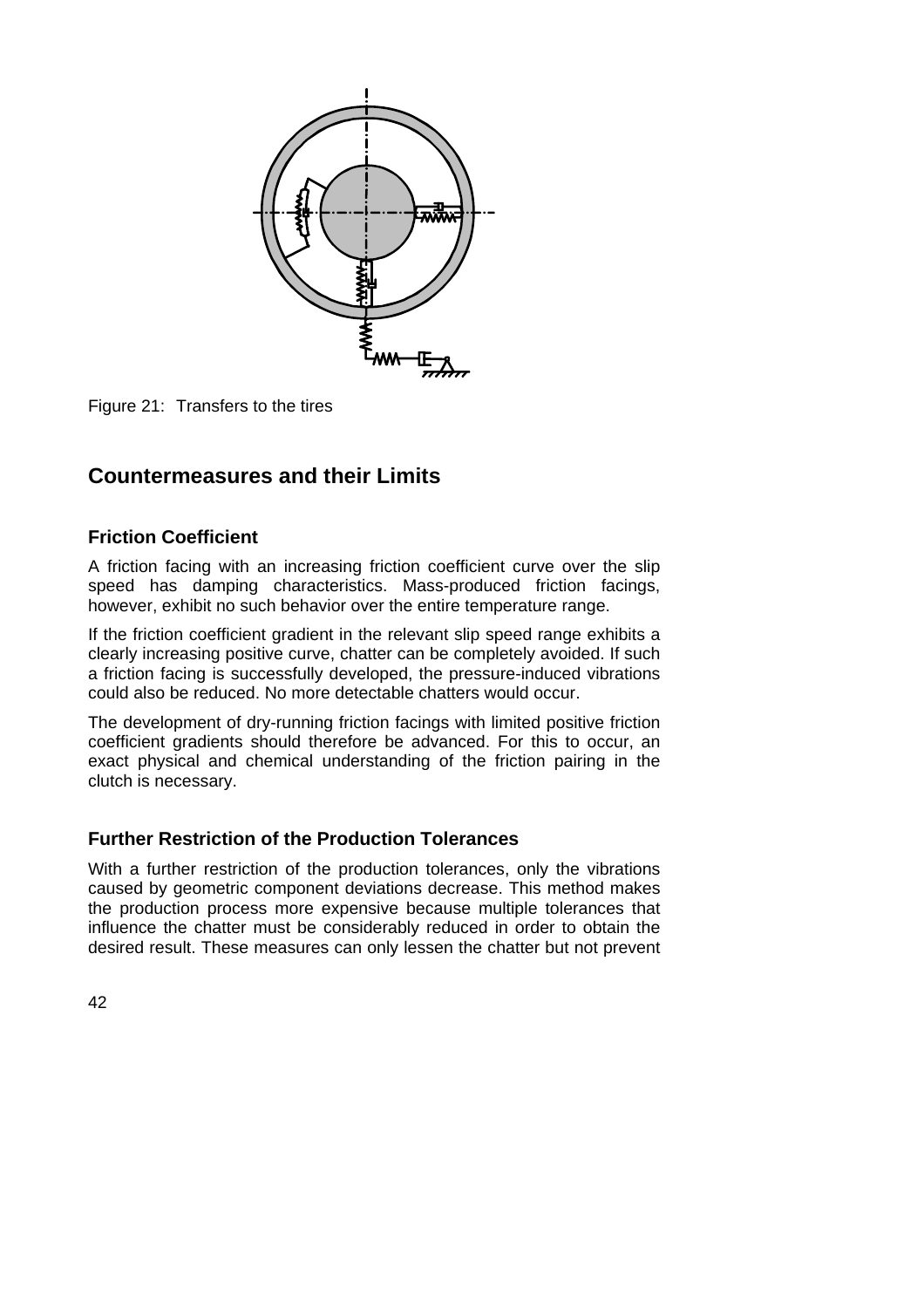it, as long as a facing with chatter-sensitive quality is used, because the pressure-induced chatter can only be reduced in this way.

With today's clutches, a pressure plate typically has a straightness value, measured at a particular circumference, of 0.1 mm. A reduction in this value means a considerable additional production expense, due to surface grinding, for example.

#### **Softer Cushion Deflection**

A softer characteristic curve of the cushion deflection in the clutch disc leads to a lower deviation of the clamping force with geometric deviations of the contact elements, and also of the transferred torque (see Figure 22). It is thus possible for given geometric deviations to reduce the chatter excitation generated in this way. The softer characteristic curve can only be realized in some areas with attention to the geometric relationships and the final increasing clamping force. The effects on the other system relationships must be considered.



Figure 22: Friction facing curves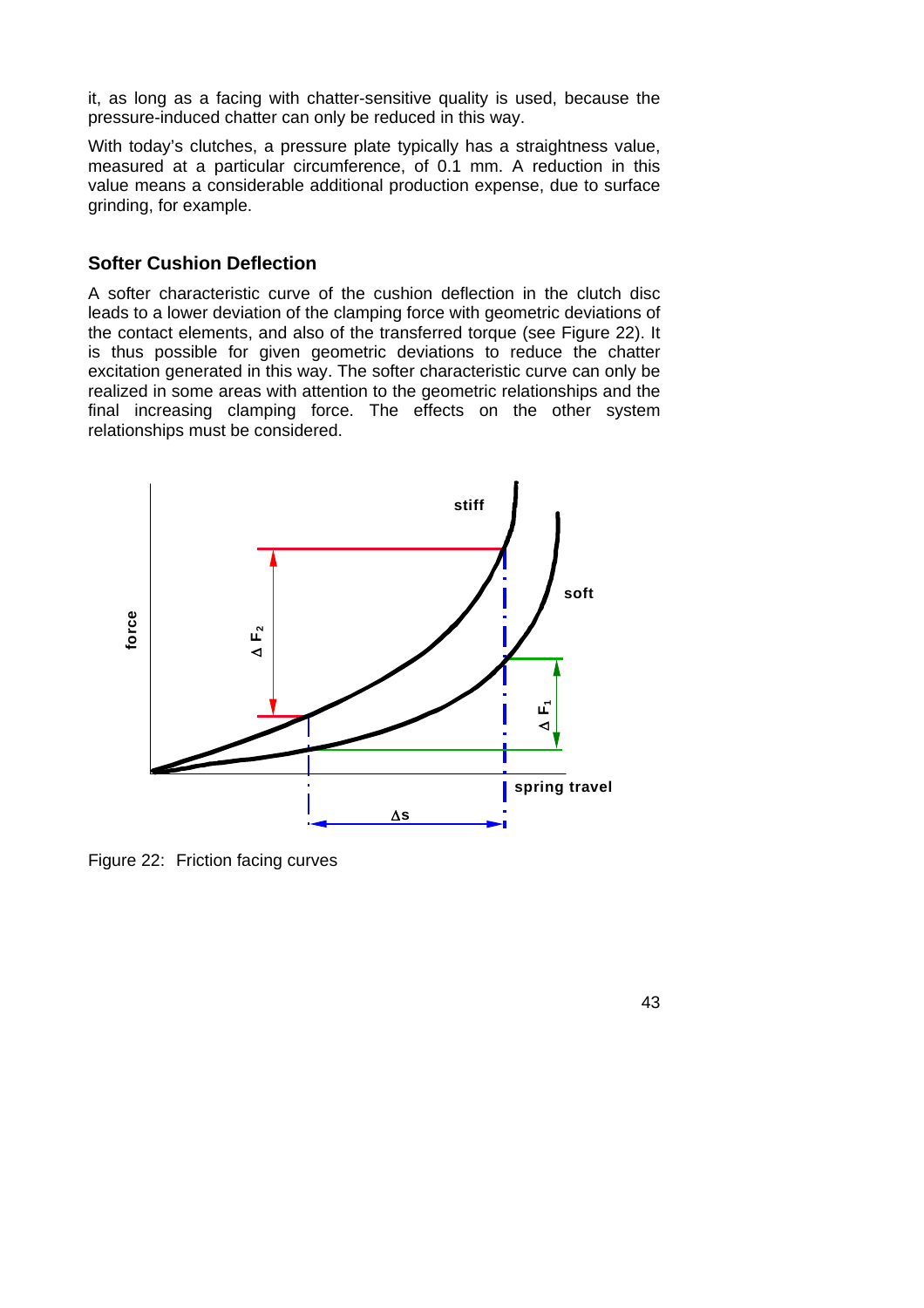## **Damping in the Drive Train**

High damping in the drive train can entirely eliminate the facing chatter and reduce the pressure-induced chatter. A damping increase, through higher viscosity transmission lubricants, for example, is not realized because it is not effective enough.

The chatter vibrations occur only during the slip phase of the clutch. Thus it is worth considering integrating a switchable vibration damper. An electronically controlled eddy current brake would be conceivable here. The development is nevertheless made difficult by the specification guidelines (installation, weight, cost).

#### **Countermeasures on the Assembly Side**

The pressure-induced chatter can be **effectively reduced** on the assembly side. Here, all measures are significant that generate components with the natural tensions and deformities within tolerances. The force-free screwing down of the pressure plate can - as many concrete applications can prove improve the geometric disturbances in assembled clutch systems.

## **Summary**

Chatter occurs only during the slip phase of the clutch and is divided into two different types:

- self-induced facing chatter induced by the friction coefficient
- pressure-induced chatter as a result of component deviations and axial vibrations

The significance of the facing chatter is decreasing because the facings are getting better. For this reason pressure-induced chatter occurs more often, because the drive train damping of modern vehicles is falling for efficiency reasons and thus ever-smaller deviations in the torque in the clutch area lead to chatter problems in the vehicle. In addition, engine performance is increasing on average, whereby the clutch must transfer more torque and thus the torque deviations increase. Finally, due to increasing comfort demands and the clear improvement in the vehicle's general noise and vibration behavior achieved in recent years, sporadically occurring small chatter becomes more relevant to the customer.

The chatter vibrations are influenced not only by the clutch and the actuation system itself, but also by the engine, the drive train and the drive shaft, the axle suspension and the vehicle layout. All transfer elements influence the chatter sensitivity and must be considered.